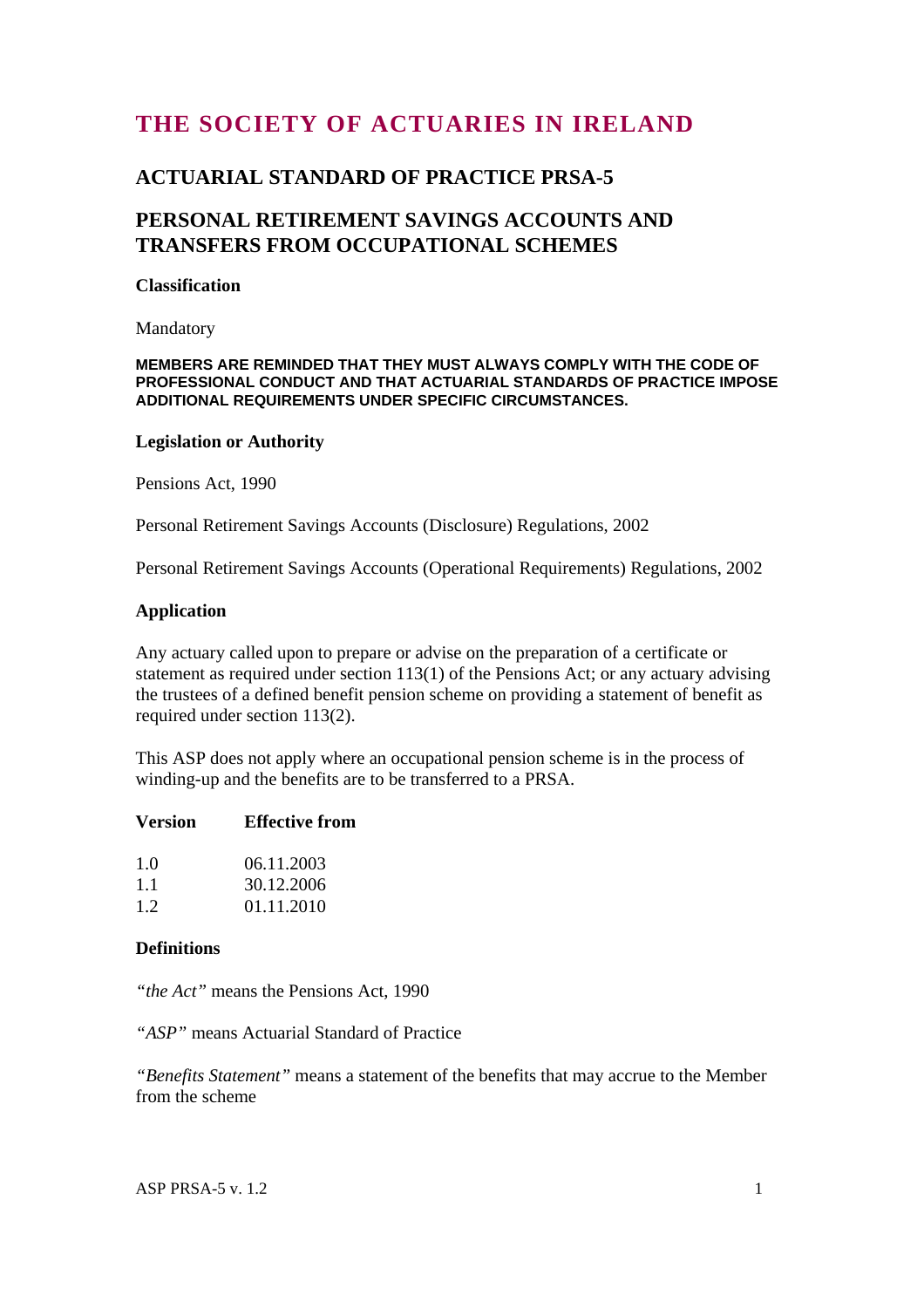*"Certificate"* means a certificate setting out a comparison of the scheme and PRSA benefits

*"the Member"* means the scheme member making the transfer

*"the PRSA"* means the PRSA contract into which the transfer is being considered

*"the PRSA Disclosure Regulations"* means the Personal Retirement Savings Accounts (Disclosure) Regulations, 2002

 *"the Scheme"* means the scheme from which the Member is considering making a transfer

*"the Society"* means the Society of Actuaries in Ireland

*"Statement"* means a written statement of the reasons why the transfer might or might not be in the Member's interest

### **1 Introduction**

- 1.1 Section 113(1) of the Act requires that, before a transfer from an occupational scheme can be accepted by a PRSA provider, the provider must ensure that the Member has had a Certificate and a Statement furnished to him or her. Section 113(3) exempts certain transfers from the requirements of section 113(1).
- 1.2 Section 113(2) obliges the trustees of the scheme providing the transfer to furnish a Benefits Statement to the Member.
- 1.3 Article 5(3) of the PRSA Disclosure Regulations stipulates that:

 *"A Certificate of Comparison prepared shall be prepared in accordance with* 

- *(a) the advice of the PRSA Actuary, and*
- *(b) any guidance notes issued by the Society of Actuaries in Ireland for that purpose."*
- 1.4 Article 6(1) of the PRSA Disclosure Regulations stipulates that:

 *"A written statement required under section 113(1)(b) of the Act shall be prepared* 

- *(a) on the basis of the rules set out in Schedule E,*
- *(b) in accordance with the advice of the PRSA Actuary, and*
- *(c) in accordance with any guidance notes issued by the Society of Actuaries in Ireland for that purpose."*

ASP PRSA-5 v. 1.2  $\sim$  2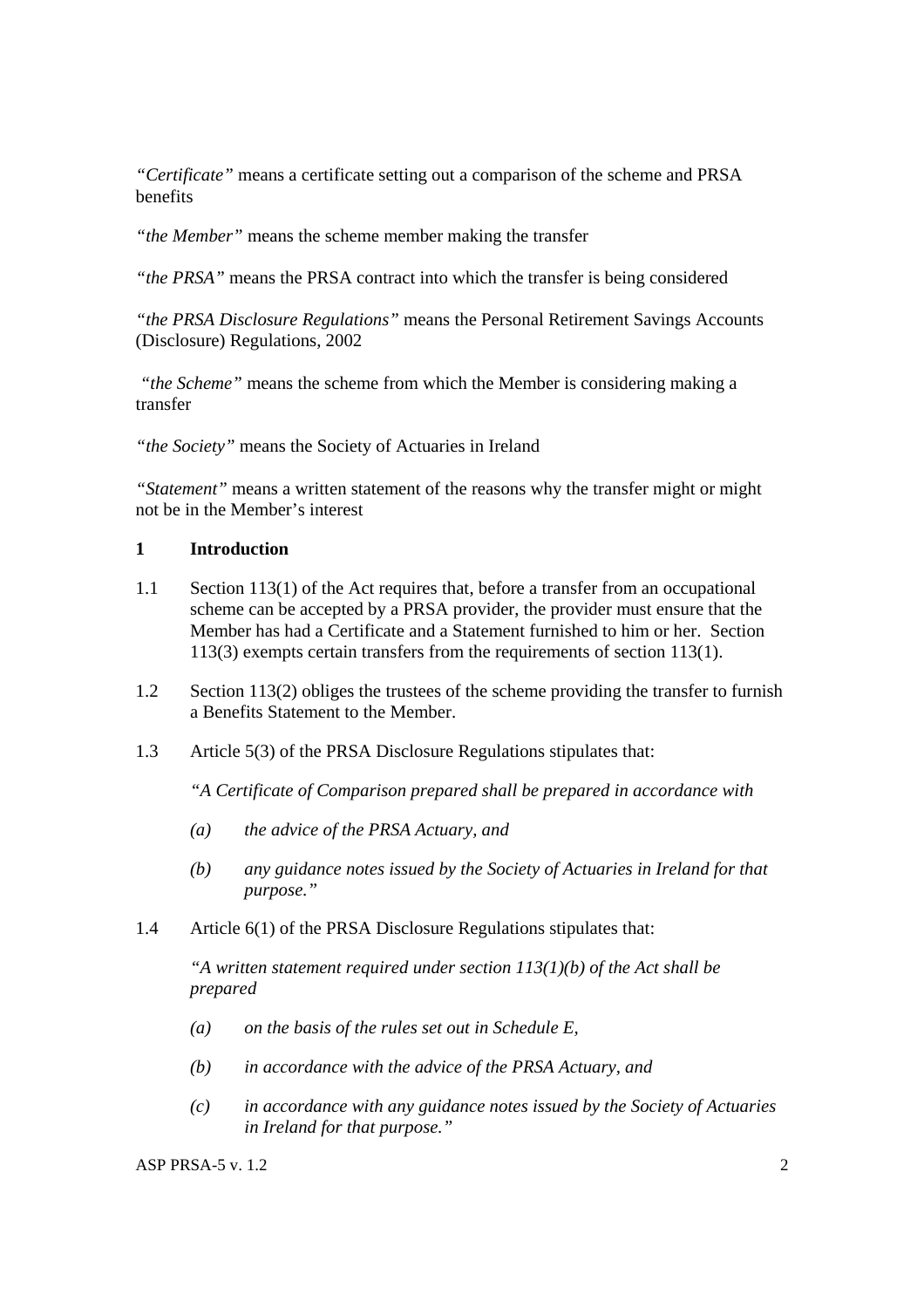#### 1.5 Article 6(2) of the PRSA Disclosure Regulations stipulates that:

 *"A statement of benefits required under section 113(2) of the Act shall be prepared in accordance with* 

- *(a) the advice of the scheme actuary in the case of a defined benefit scheme, and*
- *(b) any guidance notes issued by the Society of Actuaries in Ireland for that purpose."*
- 1.6 Article 9 of the PRSA Operational Regulations requires that a determination made by the PRSA Actuary pursuant to section 119(1) of the Act and a declaration furnished by the PRSA provider to the PRSA Actuary shall both be submitted to the Pensions Board within two months of the end of each financial year.

 The PRSA Actuary's determination is required to state *"if such be the case, that the advice given by the PRSA actuary and any guidance notes issued by the Society of Actuaries in Ireland pursuant to the provisions of the Act and regulations made under the Act have been complied with by the PRSA provider subject to any qualifications, amplifications or explanations in relation to that advice as the PRSA actuary considers appropriate"*.

 The PRSA provider's declaration is required to state *"if such be the case, that all information requested by the PRSA actuary for the purpose of making his determination in accordance with sub-article (1) has been provided to the PRSA actuary and is accurate"* and the PRSA provider is required to include in the declaration *"such qualifications, amplifications or explanations as the PRSA provider considers appropriate"*.

1.7 While the information contained in Certificates and Statements issued pursuant to Section 113(1) of the Pensions Act is ultimately the responsibility of the PRSA provider or an intermediary acting on the provider's behalf, the PRSA Disclosure Regulations require a PRSA provider or the intermediary acting on the provider's behalf to have regard to any guidance notes issued by the Society of Actuaries in Ireland, and the advice of the PRSA Actuary.

 This ASP constitutes the guidance relating to Certificates and Statements issued pursuant to Section 113(1) of the Act issued by the Society referred to in the PRSA Disclosure Regulations.

1.8 While the information contained in Benefit Statements issued pursuant to section 113(2) of the Act is ultimately the responsibility of the trustees of the scheme providing the transfer, the PRSA Disclosure Regulations require the trustees of the scheme providing the transfer to have regard to any guidance notes issued by the Society of Actuaries in Ireland, as well as the advice of the Scheme Actuary in the case of a defined benefit scheme.

ASP PRSA-5 v. 1.2  $\frac{3}{3}$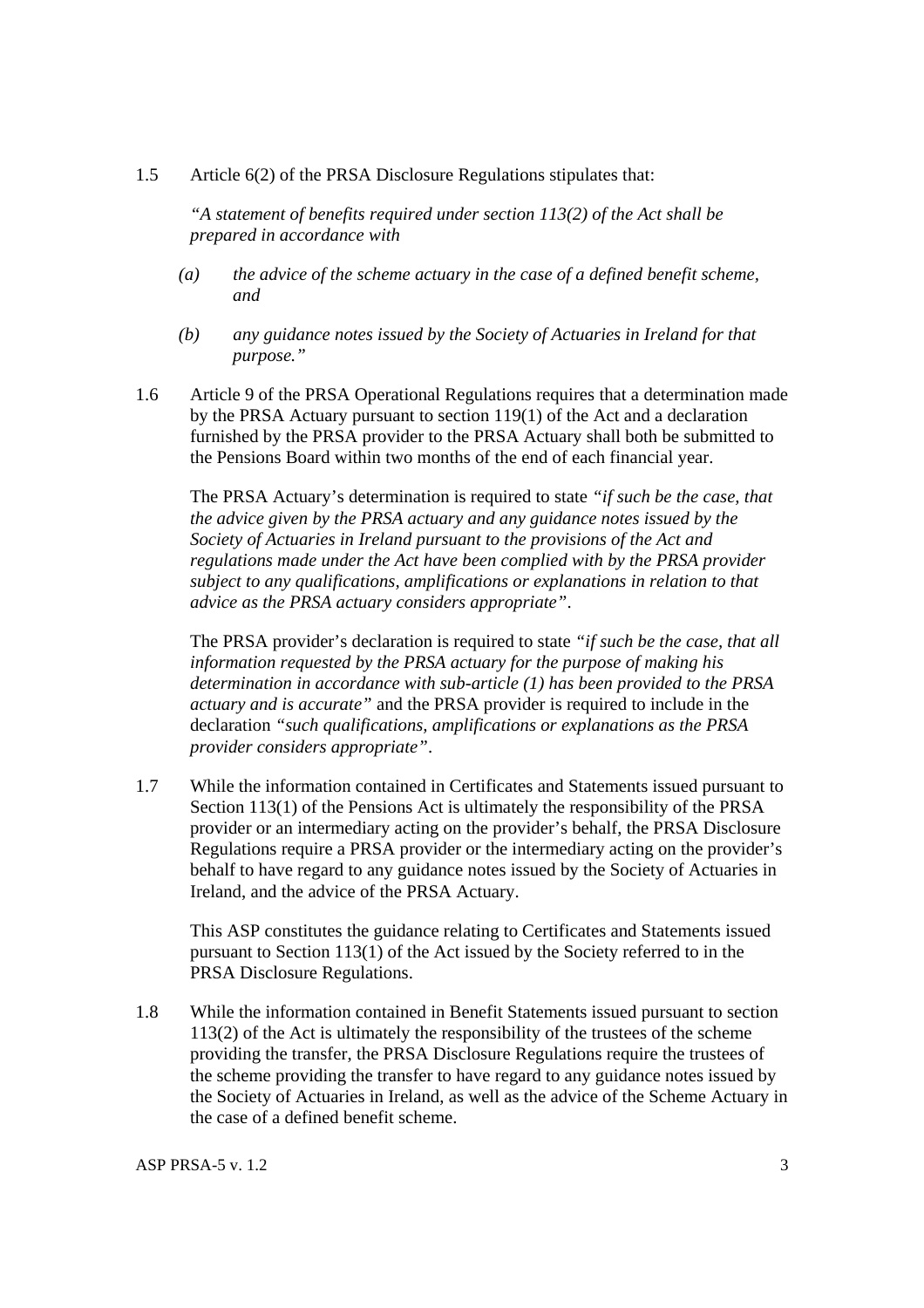This ASP constitutes the guidance relating to Benefit Statements issued pursuant to section 113(2) of the Act issued by the Society referred to in the PRSA Disclosure Regulations.

1.9 The Pensions Board, under the aegis of the Minister for Social and Family Affairs, has responsibility in law for the operation of the Pensions Act. An actuary must therefore, subject to the request or consent of the PRSA provider, intermediary, or the trustees of the scheme providing the transfer, as appropriate, be prepared to explain and justify to the Pensions Board the advice given which underlies Certificates and Statements issued pursuant to section 113(1) of the Act or Benefit Statements issued pursuant to section 113(2) of the Act.

### **2. Purpose of the ASP**

2.1 The ASP has regard to the objective of the Certificate and Statement, which is to provide the Member with a comparison of the potential benefits from the Scheme and the PRSA which is fair, clear and not misleading. Nothing in this ASP is intended to limit the information that can be provided to the Member.

### **3. Basis of calculations**

- 3.1 The assumptions underlying the projection of benefits in the Benefits Statement and the Certificate must be consistent with each other.
- 3.2 Where it is necessary to make assumptions about the rate of change in consumer prices or the rate of change in future earnings, the rates specified in the most recent version of ASP PRSA-2 must be used.
- 3.3 Where it is necessary to make assumptions about the rate of future investment return, the following assumptions must be made:
	- 3.3.1 The projected retirement benefits must be calculated allowing for the monthly timing of contribution receipts, investment growth, deductions to cover expenses and charges and deductions for the cost of protection benefits.
	- 3.3.2 The rate of investment return (before deduction of all anticipated charges) used in the Certificate and, where necessary, in the Benefits Statement must be as specified in the most recent version of ASP PRSA-2.
	- 3.3.3 It can be assumed that investment return is achieved after:
		- (i) meeting the costs of buying and selling investments, including stamp duty, to the extent that these are the arm's length costs actually disbursed;
		- (ii) meeting the arm's length cost of routine property maintenance, including property valuation fees and rent collection.

ASP PRSA-5 v. 1.2  $\leq$  4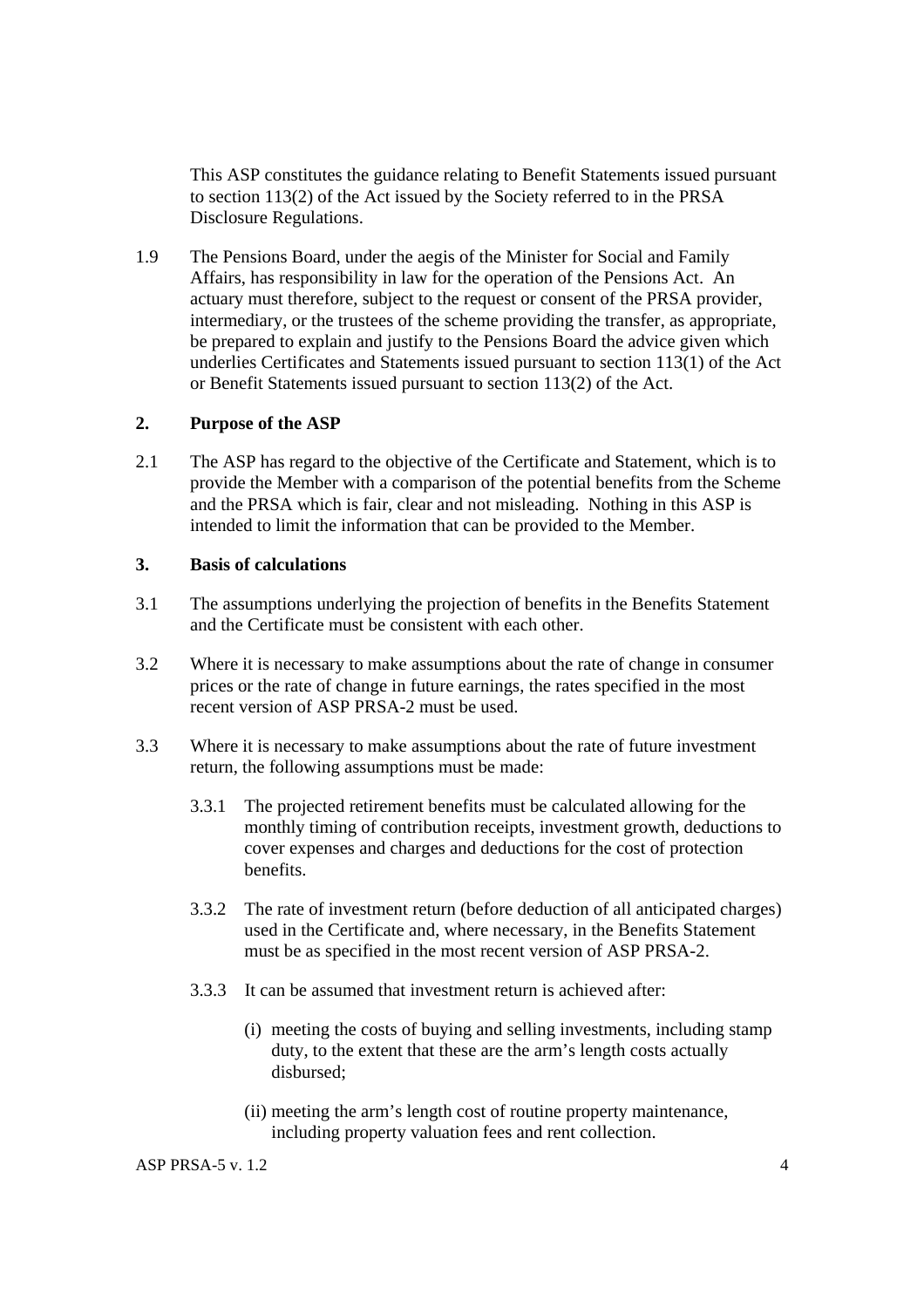- 3.3.4 The following costs must not be regarded as implicit in the investment return:
	- (i) costs of buying and selling investments or maintaining properties which are in excess of what could be negotiated on an arm's length basis;
	- (ii) bulk discounts on stockbroker commissions which are retained for the company's own account;
	- (iii) the costs of investment management; or
	- (iv)any other costs defined as charges in section 91 of the Pensions Act.

This list must not be regarded as exhaustive.

- 3.3.5 The pre-retirement rate of investment return assumed in projecting the PRSA retirement benefits (before deduction of all anticipated charges) must equal that used in the projection of defined contribution benefits unless there is specific evidence that the asset mix will be changed. Appropriate allowance must be made for the effect of any differences in the deduction of charges from the investment return between the Scheme and the PRSA.
- 3.4 Projections of retirement benefits in the Benefits Statement or the Certificate, whether in cash or annuity form, must show the equivalent figures in present day values by deflating the illustrated figures at the rate specified in the most recent version of ASP PRSA-2.
	- 3.4.1 Where contribution increases are provided in the Scheme, the effect of these must be reflected in Benefits Statement on the basis of best estimates of the determinant of the increases which are consistent with the assumed investment return.
	- 3.4.2 The Benefits Statement must reflect the current charging basis for expenses, unless there is reason to believe that this will increase in the course of the policy. In particular, any anticipated systematic adjustment in charges to reflect inflation of expenses must be allowed for, using, where necessary, assumptions about the rate of change in consumer prices or the rate of change in general earnings determined in accordance with the provisions of paragraph 3.2. Reduction in charges must not be anticipated, unless these are contractually guaranteed.
	- 3.4.3 Where the Scheme or PRSA invests in life assurance or other financial products it will be necessary to 'look through' to ensure that all charges and expenses, both implicit and explicit, which the Member will bear are included.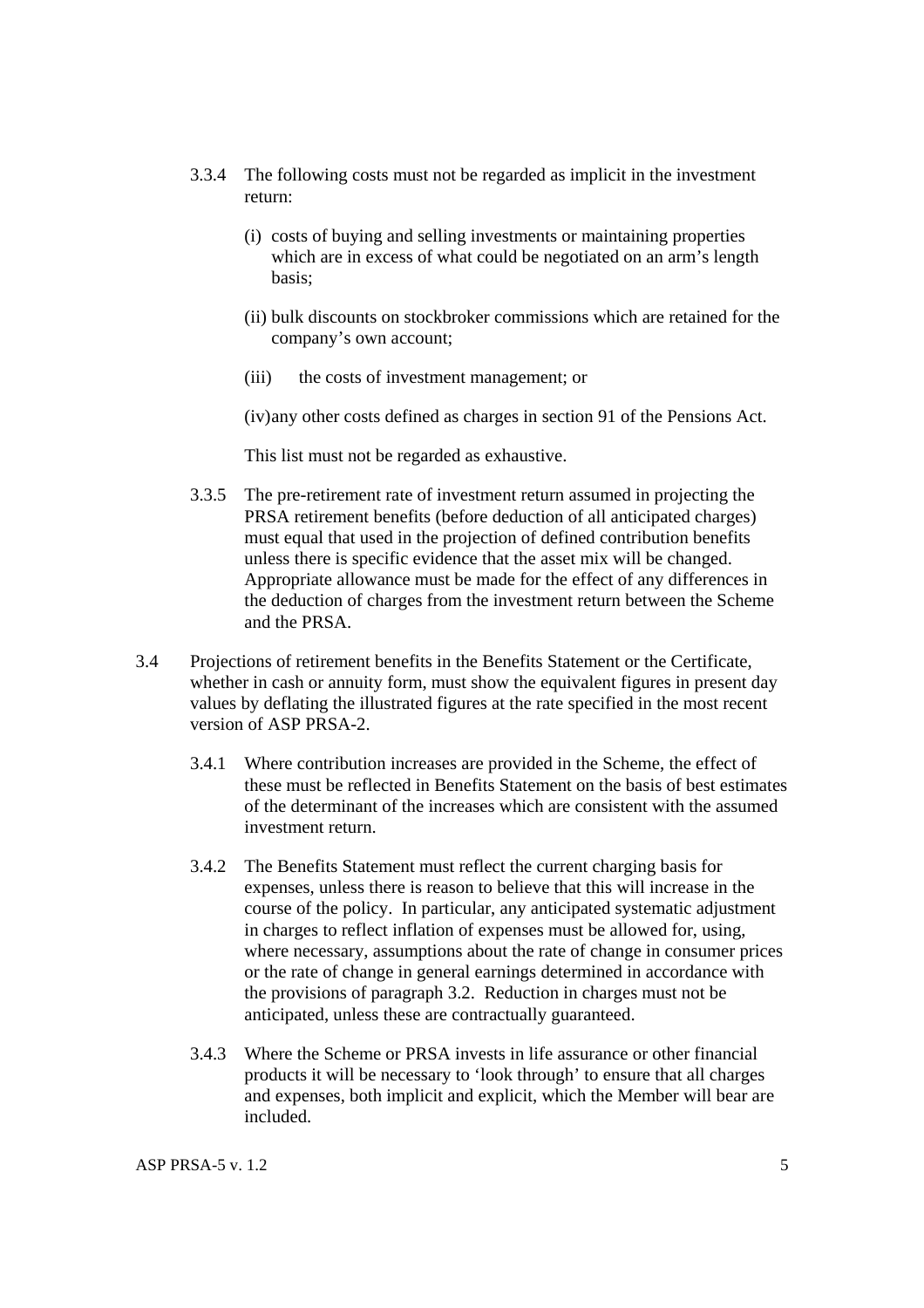- 3.4.4 The retirement benefits contribution for some defined contribution schemes is calculated as a gross contribution less the cost of specified risk benefits. In calculating the net retirement contribution, the current charging basis for risk benefits must be used, unless there is reason to believe that the actual charging basis until the Member's Normal Retirement Age will be higher than that currently applicable.
- 3.5 In projecting the retirement benefits on with profits contracts, the assumed split between future annual bonuses and terminal bonuses may affect projections. This split must be reasonable and justifiable, taking into account the current split and the assumed future investment return. In particular, if a terminal bonus is added, it would not normally be appropriate to assume that there would be no terminal bonus in the future at any of the assumed rates of investment return.
- 3.6 In all cases, it is a requirement to illustrate an initial annual pension amount in the Benefits Statement and Certificate. Where it is necessary to make assumptions about the amount of pension that can be purchased at retirement, the assumptions for the post-retirement rate of investment return, the initial rate of mortality and the provision for improving mortality must be as specified in the most recent version of ASP PRSA-2.

### **4 Benefits statement**

- 4.1 The Benefits Statement provided by the trustees of the scheme must be in the form set out in Appendix A.
- 4.2 The purpose of the Benefits Statement is to provide sufficient information to enable a clear and fair comparison to be made between the benefits provided by the Scheme and the PRSA. If the trustees believe that providing the statement in this form may be misleading, they must provide such additional information as they consider necessary to illustrate the Scheme benefits adequately. If they believe that there is further information that may be relevant to the comparison, they must provide this information in addition to the Benefits Statement.
- 4.3 Where the administration of the Scheme is not under the day to day control of the trustees, but has been delegated by the trustees to a third party administration or insurance provider, it will normally be the practice for administrator to prepare the Benefits Statement. In these circumstances, the trustees must get written confirmation that the statement has been prepared in accordance with this ASP.
- 4.4 The Benefits Statement must be prepared on the basis of the most likely future membership status of the Member, which will not always be the same as the current status. If the Member is currently a contributing member but is likely to become a deferred member irrespective of whether contributions will be made to a PRSA, the Benefits Statement must be prepared assuming paid-up status.
- 4.5 In completing the Benefits Statement, the following assumptions must be made: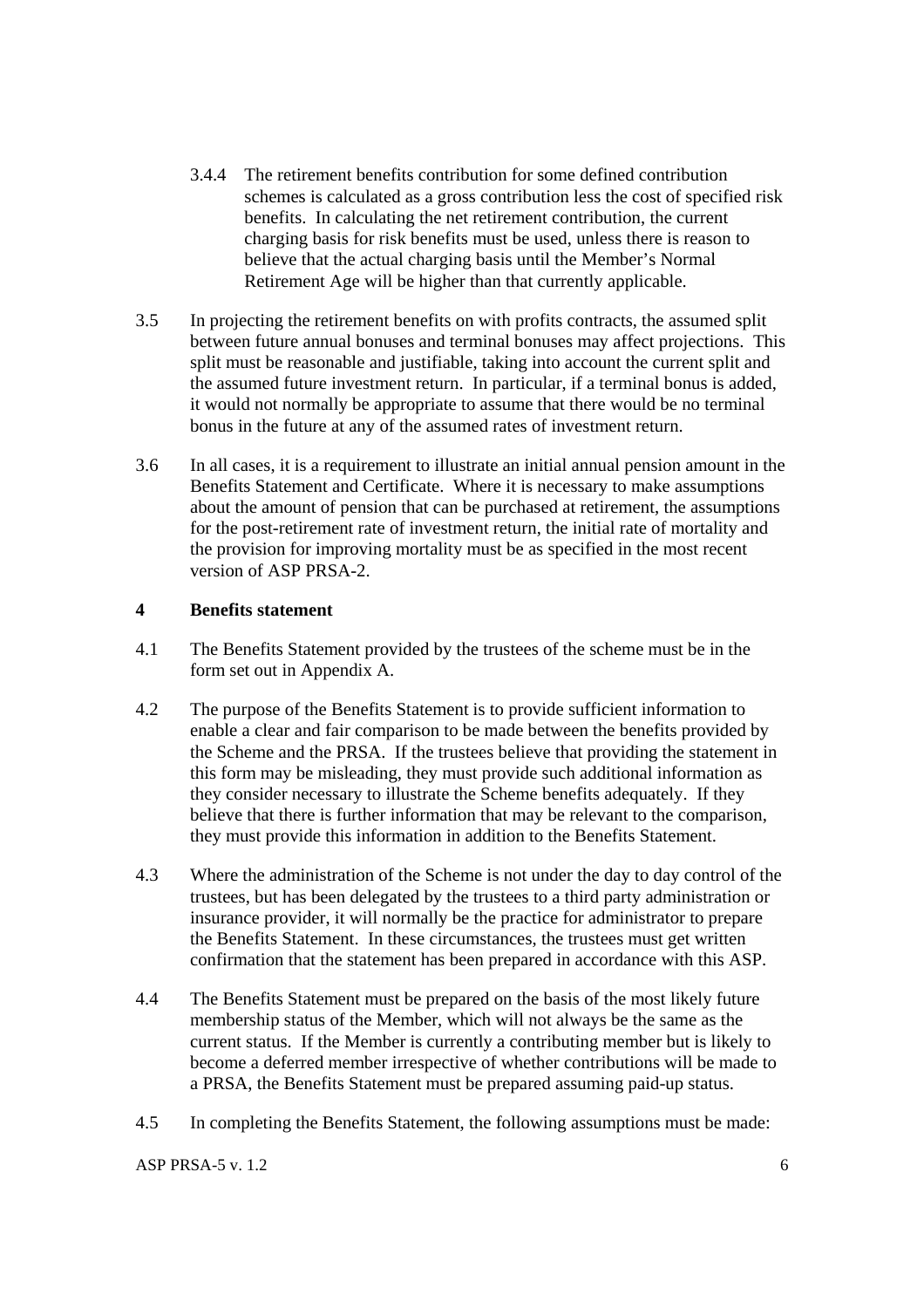- 4.5.1 The Normal Retirement Date is the earliest date at which the member can retire without the employers' consent and, in the case of a defined benefit scheme, without any actuarial reduction. Except in the case of an occupation for which earlier normal retirement is permitted, the Normal Retirement Age has a minimum of 60 years.
- 4.5.2 Where a defined contribution scheme does not oblige a member to provide a reversionary spouse's or dependants' pension in retirement, a single life retirement pension must be calculated. Where the scheme does provide spouse's or dependant's pension, the projected retirement benefits must include the cost of such benefits. If the marital status and/or number of dependants of the Member is not reliably known by the trustees, they must assume that the Member is married with two dependent children.
- 4.5.3 Where a lump sum commutation of some or all of the Member's pension is calculated, the current basis of such commutations must be used. Where the rules of the scheme provide for a lump sum at retirement which can be converted into an equivalent pension, the pension must be calculated assuming the current basis of conversion. Where such commutation or conversion is not permitted under the rules of the Scheme, the reduced or full pensions must be left blank as appropriate, and a note included to this effect.
- 4.5.4 Where the Member is currently making additional voluntary contributions to the Scheme, those contributions must be assumed to continue as a constant proportion of gross earnings.
- 4.5.5 For a defined contribution scheme, unless the rules of the scheme specify the pension to be provided, the projected pension must assume a five year guarantee period and an annual rate of increase of 3%.
- 4.5.6 Where the scheme benefits are partially defined benefit and partially defined contribution (for instance in the case of a defined benefit scheme with a defined contribution additional voluntary contribution benefit), the defined benefit and defined contribution benefit projections must both be calculated. Where a scheme benefits are calculated as the greater of two benefits (for example a defined benefit scheme with a defined contribution underpin), the greater projected benefit must be illustrated, and a note of the alternative benefit included.

### **5 Certificate of comparison**

5.1 The Certificate must include the information and be in the form set out in Schedule D of the PRSA Disclosure Regulations.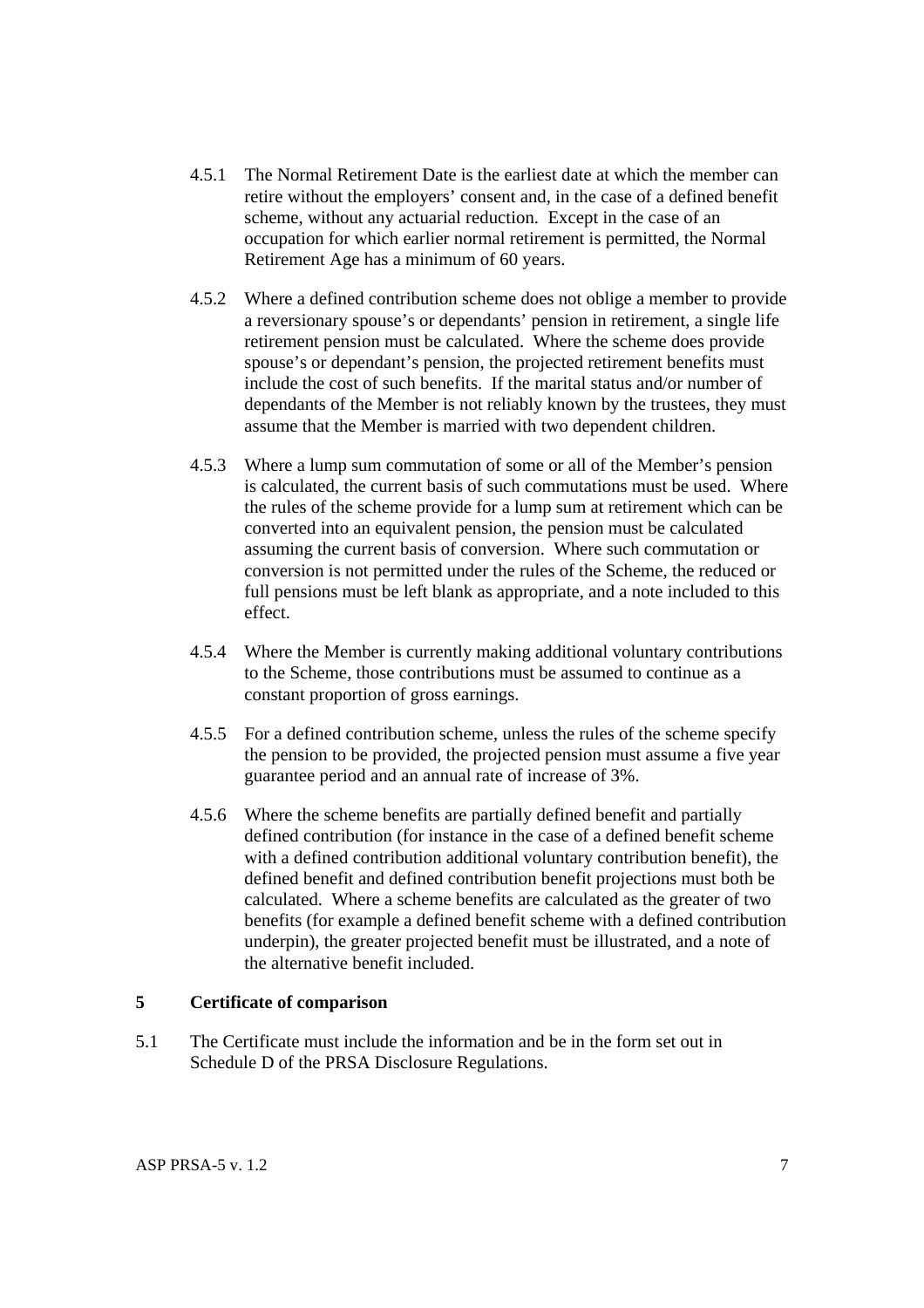- 5.2 The table of benefits required under section 1(c) of part 1 of Schedule E of the PRSA Disclosure Regulations must include the information provided by the Scheme in the Benefits Statement.
- 5.3 The PRSA benefits information required under section 1(c) of part 1 of Schedule E of the PRSA Disclosure Regulations must be in the form set out in Appendix B. If the PRSA provider believes that providing the statement in this form may be misleading, the PRSA provider must provide such additional information as it considers necessary to illustrate the Scheme benefits adequately.
- 5.4 In preparing the Certificate, the PRSA provider must assume the following:
	- 5.4.1 The transfer value paid into the PRSA at the start of the projection must be equal to the Member's transfer value from the Scheme at that date.
	- 5.4.2 Where the Benefits Statement is prepared on the basis that the Member is a deferred member of the Scheme, the Certificate must assume no contributions to the PRSA other than the transfer value.
	- 5.4.3 The contribution rate on the PRSA will not necessarily be equivalent to the contribution rate on the Scheme. The contribution rate assumed on the PRSA must be a best estimate of the contributions expected under the PRSA.
- 5.5 The PRSA provider must illustrate the pension that can be purchased with the Member's retirement account on the PRSA. The PRSA provider must make the following assumptions in the calculation of the annuity rate:
	- 5.5.1 The annuity rates must replicate the spouse's and dependants' pension assumed in the Benefits Statement. The rates must also replicate, where reasonable, the features of the annuity available under the Scheme (e.g. guaranteed period, etc.). Where the pension benefits provided under the Scheme are unlikely to be easily replicated in practice (e.g. a pension increasing at the rate of inflation or in accordance with an employer salary scale) the pension projected in the Certificate must be based on a best estimate of the economic value of the benefit, and must not take account of any additional cost arising from the difficulty of matching such a benefit.
	- 5.5.2 The annuity rate must reflect the Member's details as far as they are known. Where spouse's and dependants' pensions are to be provided, the annuity rate must be based on the Member's current marital status, which must be recorded in the Certificate of Comparison.
- 5.6 In the case where the Scheme is a Defined Benefit Scheme that makes discretionary increases on pensions in payment, the Certificate must show two pension amounts: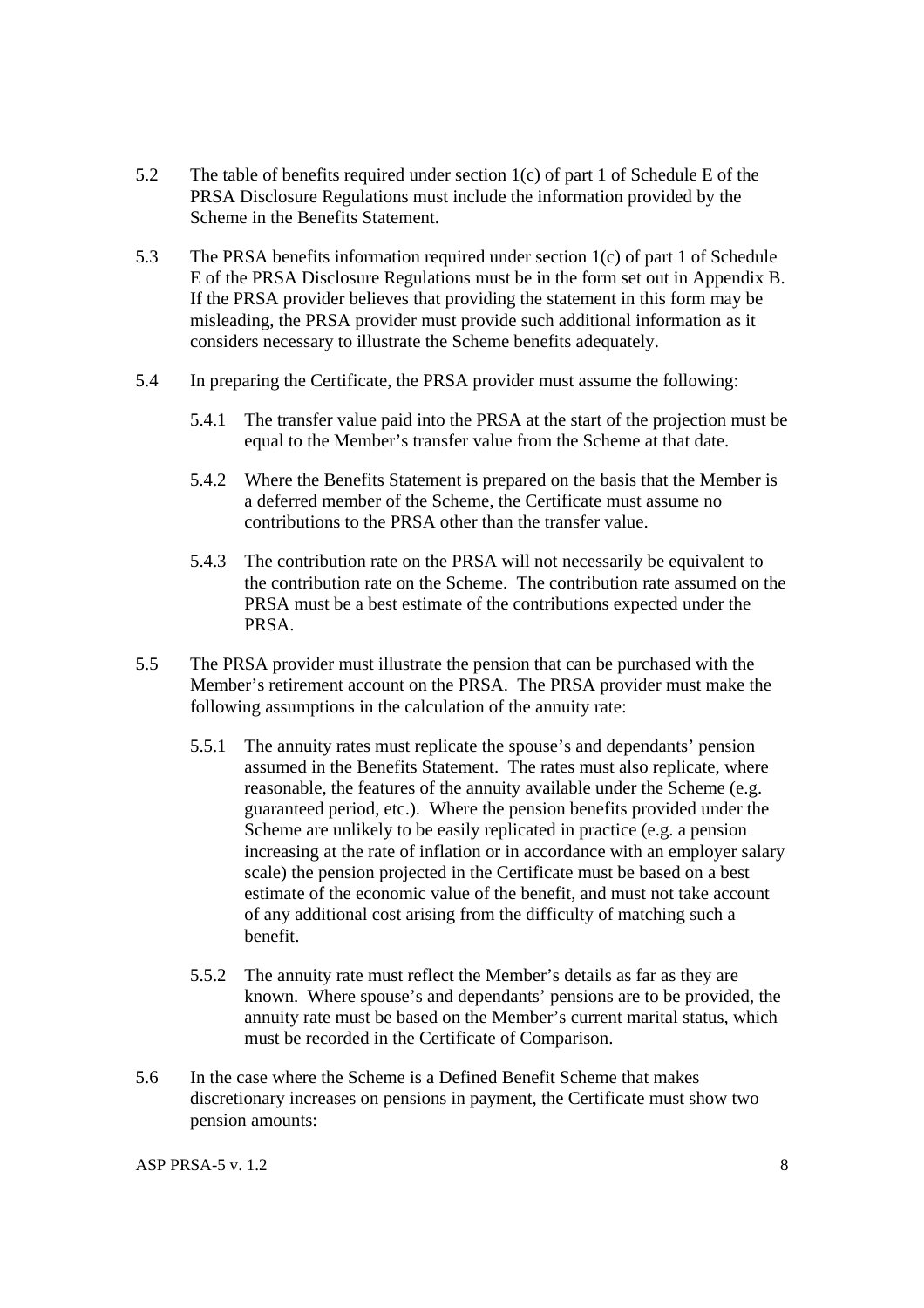- (i) The pension that could be purchased with the retirement account, if the pension is level, and
- (ii) The pension that could be purchased with the retirement account, if the pension is escalating at 3% per annum.
- 5.7 If benefits are assumed to commence in less than one year, then the pensions that could be purchased under the Scheme and the PRSA must be included in the Certificate of Comparison. For a Defined Contribution Scheme and a PRSA, the annuity rate must be based on current rates available in the market, instead of the assumptions outlined in paragraph 3.6. The source of the annuity rate must be recorded in the Certificate of Comparison.

### **6 Statement of reasons**

- 6.1 The purpose of the Statement is to draw the attention of the Member to significant issues which he or she must consider before deciding whether to transfer from the Scheme to a PRSA. It is not a requirement to recommend a particular course of action.
- 6.2 The Statement must give due weight to the factors which, in the opinion of the Actuary, must be considered. The Statement must not favour one or other course of action by the overemphasis, minimising or exclusion of any issue.
- 6.3 The Member must not be assumed to be financially knowledgeable unless there are clear reasons to assume otherwise. Taking account of the background of the Member, the statement must be clear, unambiguous, and free of inappropriate jargon.
- 6.4 The Statement must include all issues which the Member must reasonably consider before making a decision.
- 6.5 The Statement is not required to refer to all differences between the Scheme and the PRSA if they are not material.
- 6.6 The Statement must include reference to all factors listed in part 3 of Schedule E of the PRSA Disclosure Regulations unless there is no material difference in this respect between the Scheme and the PRSA or the provision does not apply to either the Scheme or the PRSA.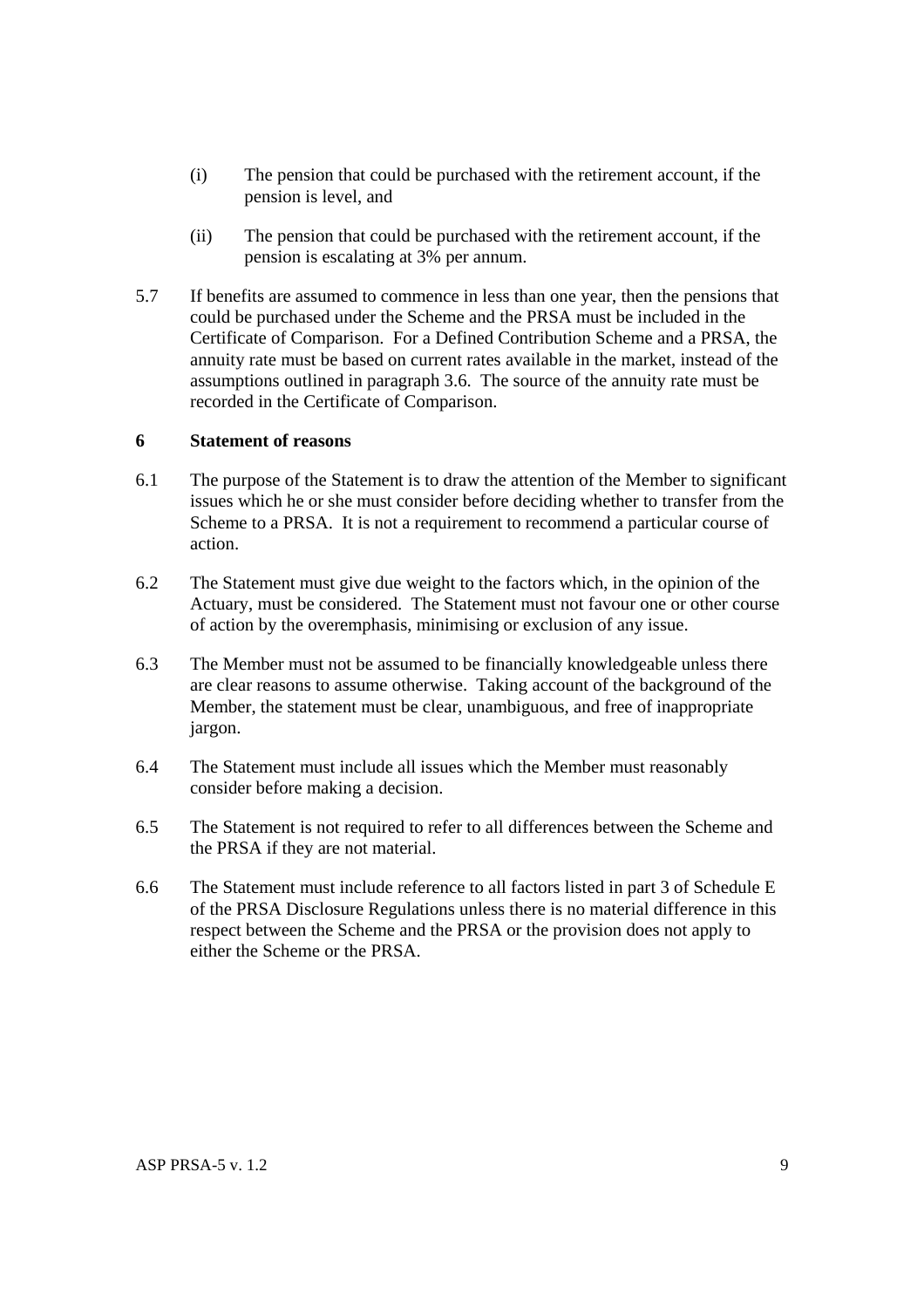### **APPENDIX A – Benefits Statement**

Trustees of occupational pension schemes must supply the following information to the person(s) preparing certificates under Section 113.

### **General Information**

Date of calculation

Full name of the scheme

Normal Retirement Date Assumed

### **Member Information**

Name

Sex

Marital/dependants' status

Date of birth

Salary

### **Defined Benefit Pension Schemes**

*Projected Benefits at Normal Retirement Age* 

Member's pension

Spouse's/dependants' pension

Lump sum option and reduced member's pension

Member contribution rate:

- Current member contribution rate (excluding additional voluntary contributions)
- **Member contribution rate under the Scheme rules**
- Current member's additional voluntary contribution rate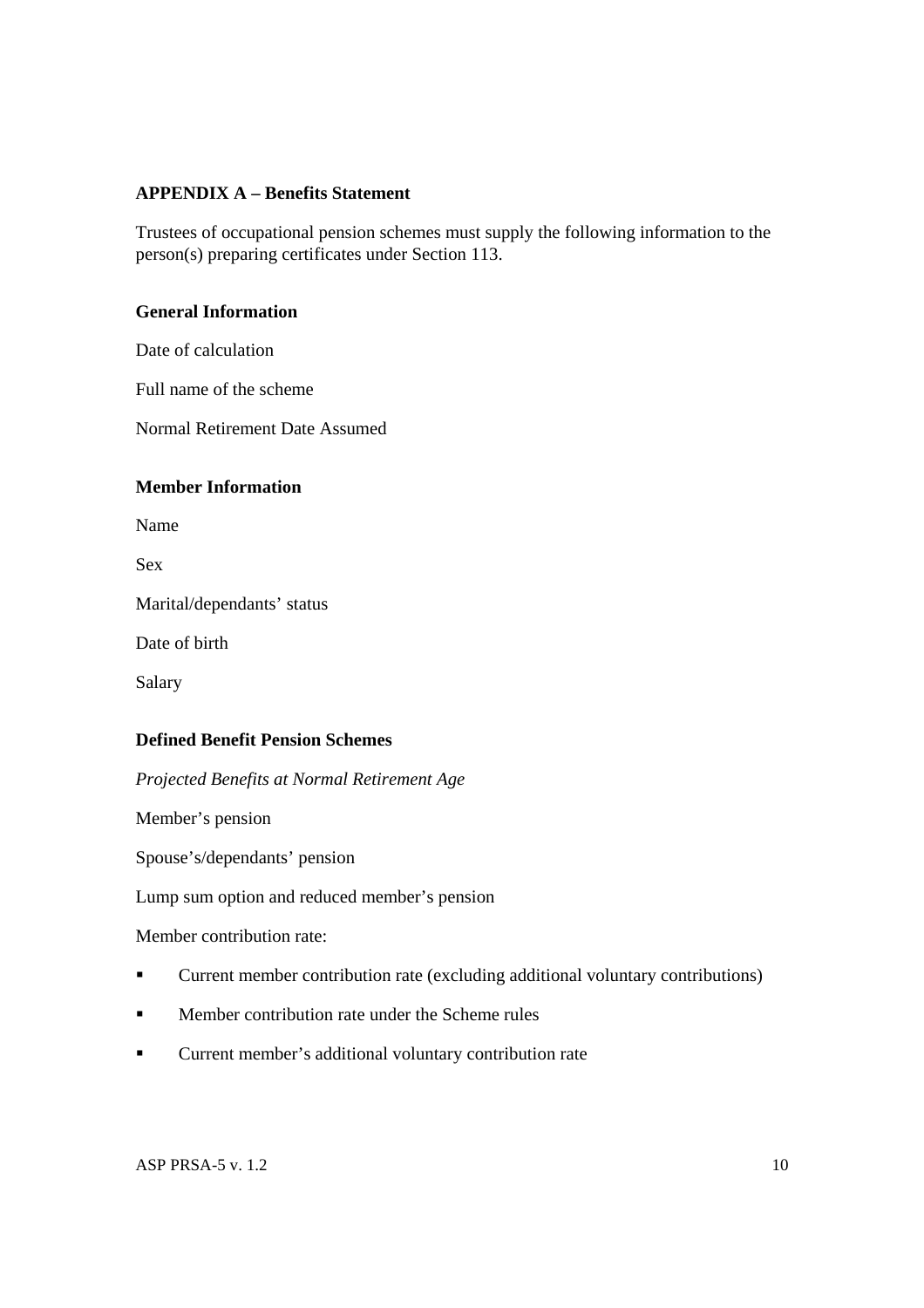### *Benefits upon Early Retirement*

The trustees must provide details on the early retirement available to the member. Where such retirement is not subject to a reduction for early payment, the trustees must show the projected benefit at the earliest age at which no such reduction applies and indicate whether such retirement is subject to the consent of the trustees, the company or both. Alternatively, the trustees must provide information on the benefits available to the member at the earliest age before Normal Retirement Age at which they may retire of their own accord. In all other circumstances, the trustees must assume the member would retire 5 years before Normal Retirement Age. In particular, the trustees must provide the following:

Age at early retirement

Is trustee and/or company consent required for retirement?

Member's pension

Spouse's/dependants' pension

Lump sum option and reduced member's pension

The trustees must also provide this information assuming the member left service due to permanent ill-health the day after the date of calculation.

*Pension payment information* 

Pension guarantee period.

Rate of increase in pensions (if guaranteed)

Rate of discretionary increase for each of the last five years.

### *Benefits on death*

The trustees must provide the following information on the benefits available under the Scheme were the member to die on the day after the date of calculation and assuming no change to current membership status:

Refund of any contributions

Lump sum benefit payable

Spouse's and/or dependants' pensions payable

Children's pensions payable

*Benefits on leaving service*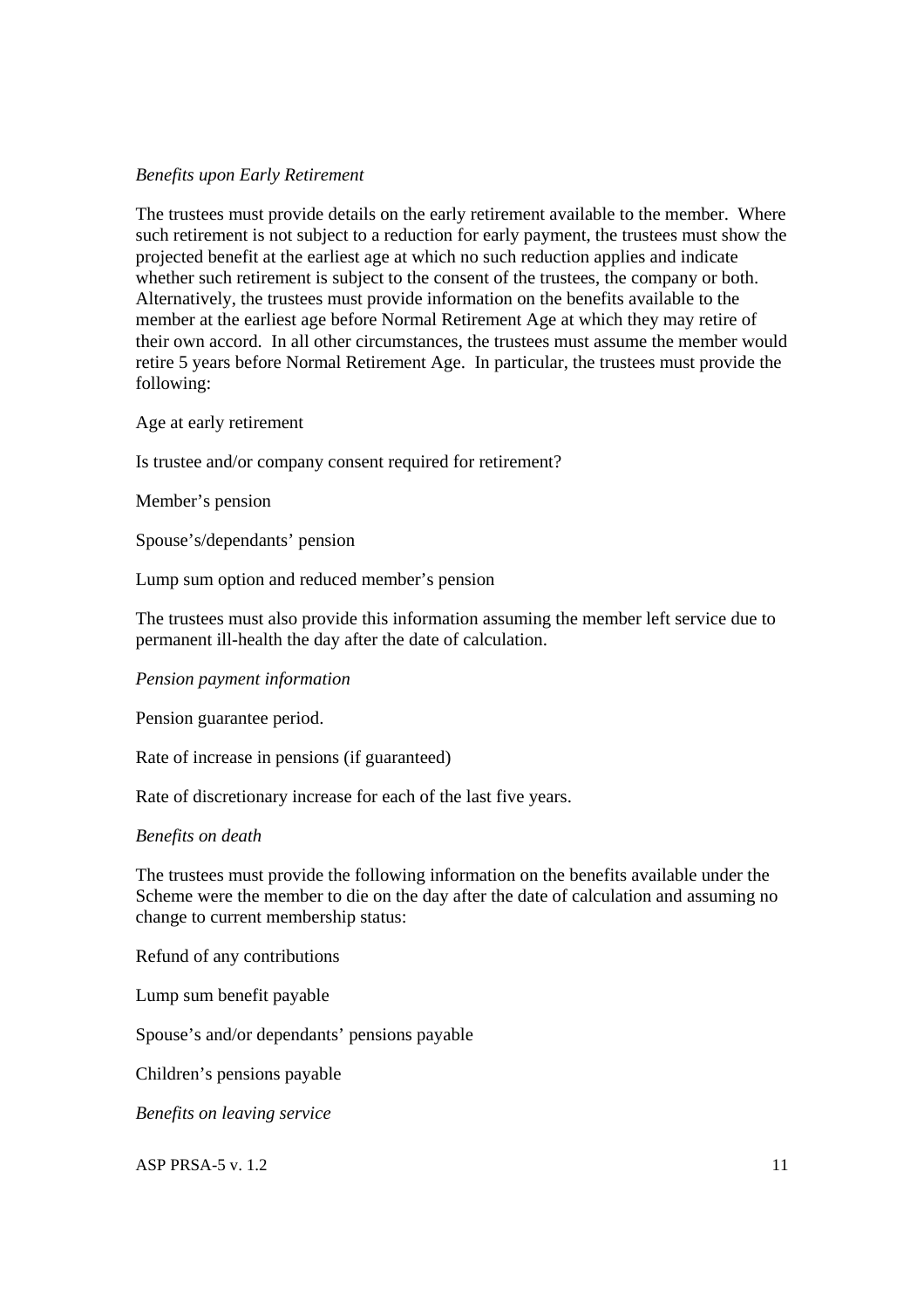The trustees must provide the following information assuming the member left service on the day after the date of calculation:

Deferred member's pension at Normal Retirement Date

Deferred spouse's/dependants' pension

Transfer value payable in lieu of deferred pension

Any reductions in the transfer value applied under the Pensions Act 1990 or the Social Welfare Act 2003

### **Defined Contribution Pension Schemes**

Rate of investment return assumed

*Projected Benefits at Normal Retirement Age* 

Member's pension

Spouse's/dependants' pension

Lump sum option and reduced member's pension

Member contribution rate:

- Current member contribution rate (excluding additional voluntary contributions)
- **Current employer contribution rate**
- **Current member's additional voluntary contribution rate**
- Details of any increases in employer and/or employee contribution rates under the rules of the Scheme

### *Benefits upon Early Retirement*

The trustees must show the projected benefit available to the member at the earliest age before Normal Retirement Age at which they may retire of their own accord without requiring employer or trustee consent. If consent is always required, the trustees must assume the member would retire 5 years before Normal Retirement Age.

Age at early retirement

Is trustee and/or company consent required for retirement?

Member's pension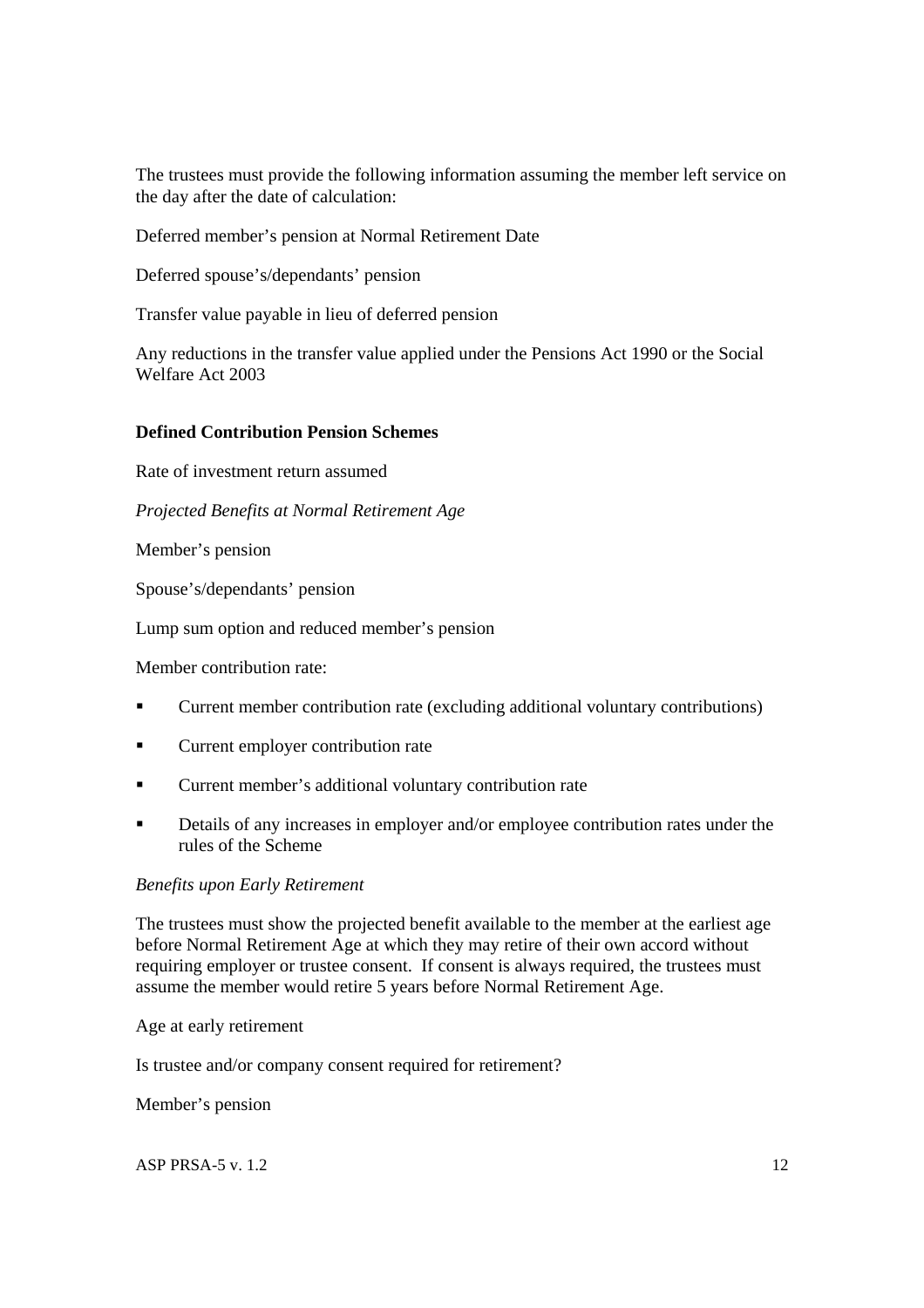### Spouse's/dependants' pension

Lump sum option and reduced member's pension

The trustees must also provide this information assuming the member left service due to permanent ill-health the day after the date of calculation.

#### *Pension payment information*

Pension guarantee period.

Rate of increase in pension

The trustees must also provide this information assuming the member left service due to permanent ill-health the day after the date of calculation.

#### *Benefits on death*

The trustees must provide the following information on the benefits available under the Scheme were the member to die on the day after the date of calculation and assuming no change to current membership status:

Refund of any contributions

Lump sum benefit payable

Spouse's and/or dependants' pensions payable

Children's pensions payable

#### *Benefits on leaving service*

The trustees must provide the following information assuming the member left service on the day after the date of calculation:

Transfer value payable

*General information* 

Any investment choices available to the member

Any guarantees or bonuses attaching to investment choices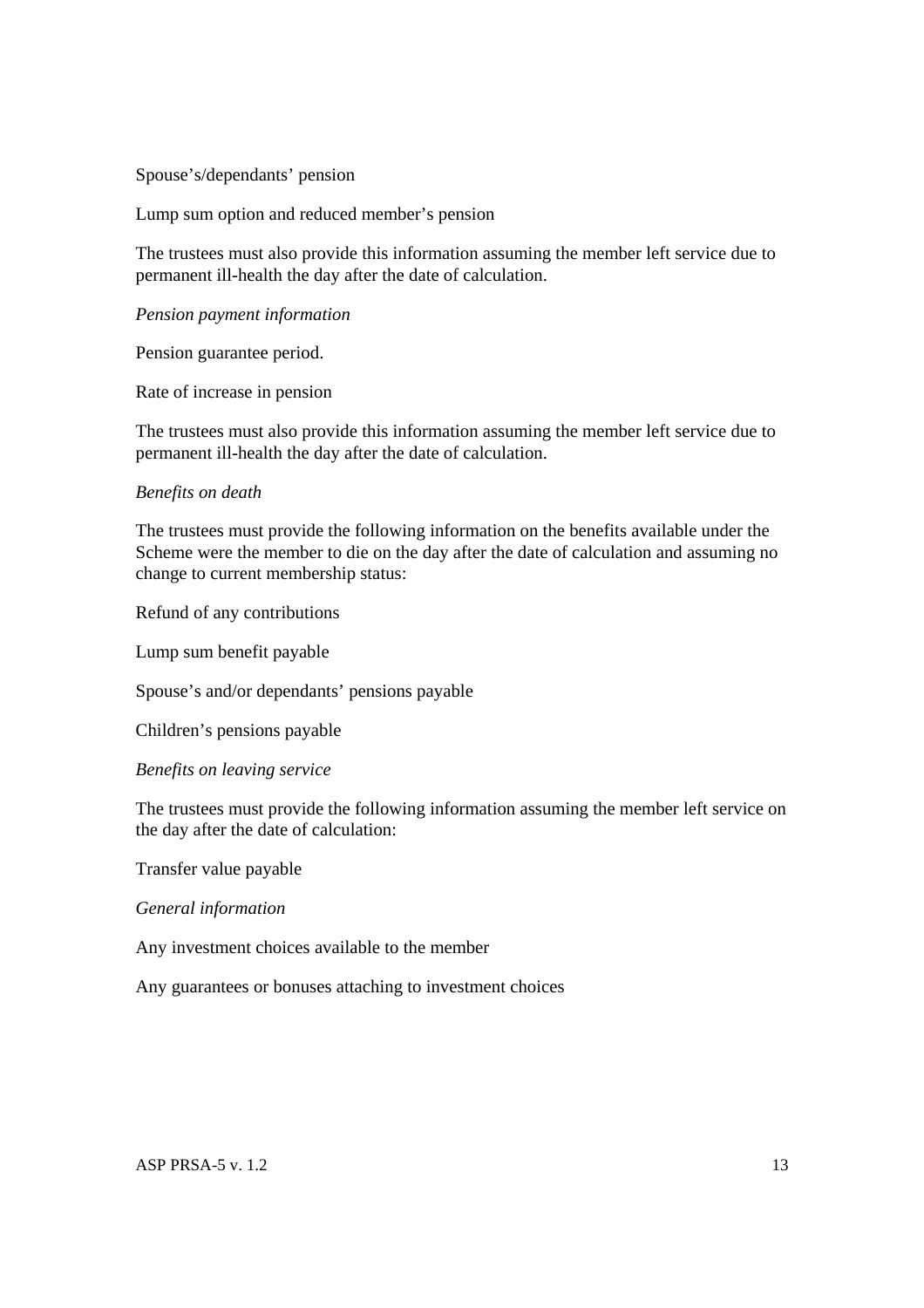### **APPENDIX B – PRSA Projected Benefits**

PRSA providers must provide the following information:

### **General Information**

Date of calculation

Normal Retirement Date

### **Member Information**

Name

Sex

Marital/dependant's status

Date of birth

Salary

*Projected Benefits at Normal Retirement Age* 

The value of the member's retirement account

Maximum amount available as a tax-free lump sum.

Member's pension

Spouse's/dependant's pension

Lump sum option and reduced member's pension

Assumed contribution rate:

- **Member contribution rate**
- **Employer contribution rate**
- Details of any assumed increases in employer and/or employee contribution rates

### *Benefits upon Early Retirement*

The following information must be provided assuming retirement on the date assumed for early retirement in the Benefits Statement: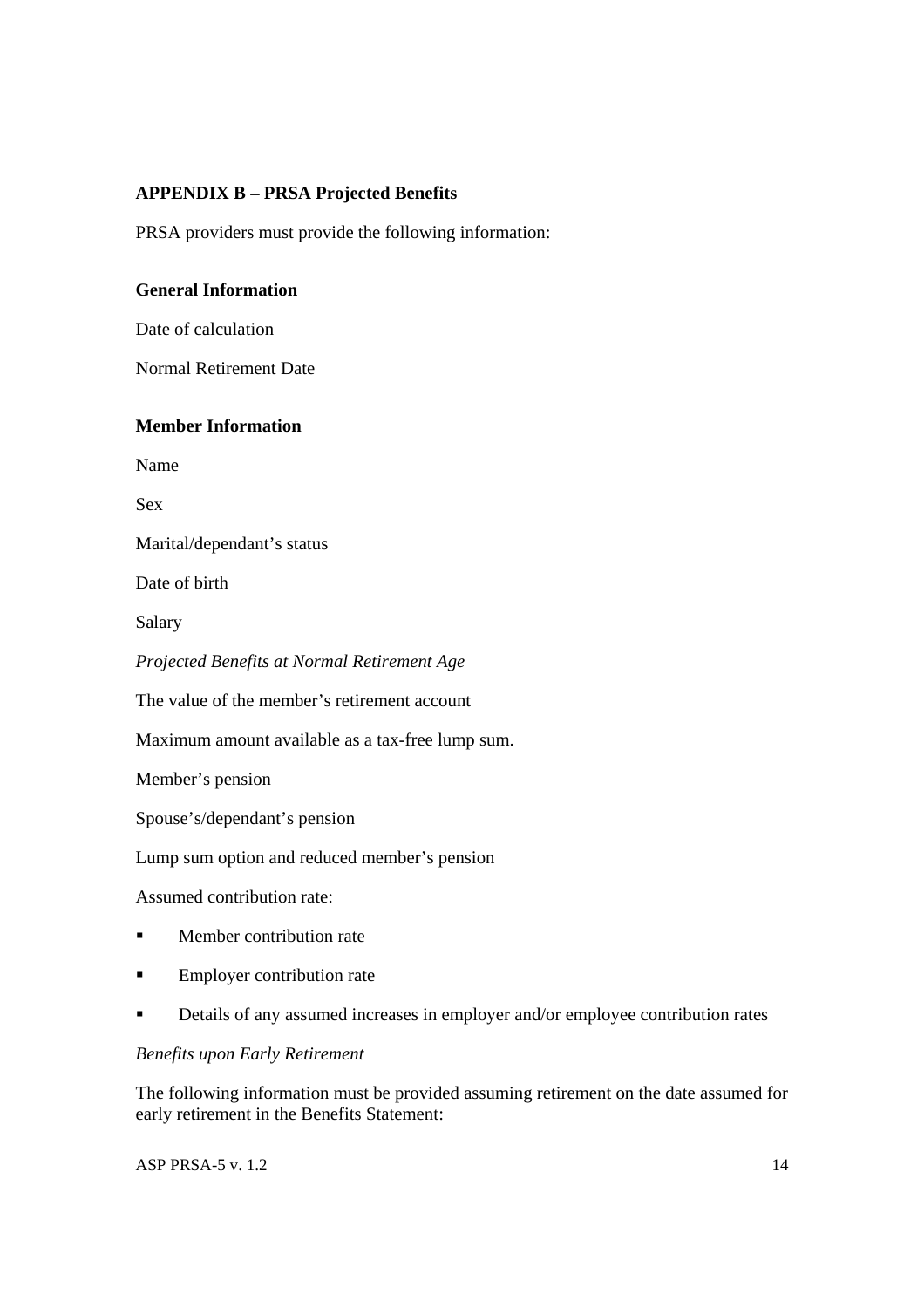Age at early retirement

The value of the member's retirement account

Maximum amount available as a tax-free lump sum.

Member's pension

Spouse's/dependants' pension

Lump sum option and reduced member's pension

The provider must also provide this information assuming the member left service due to permanent ill-health the day after the date of calculation.

#### *Benefits on death*

The provider must provide information on the benefits available were the member to die on the day after the date of calculation, and in particular the following:

Lump sum benefit payable

Spouse's and/or dependants' pensions payable

*Benefits on leaving service* 

The provider must provide the following information assuming the Member transferred the PRSA on the day after the date of calculation:

Transfer value payable

*General information* 

Any investment choices available to the member

Any guarantees or bonuses attaching to investment choices